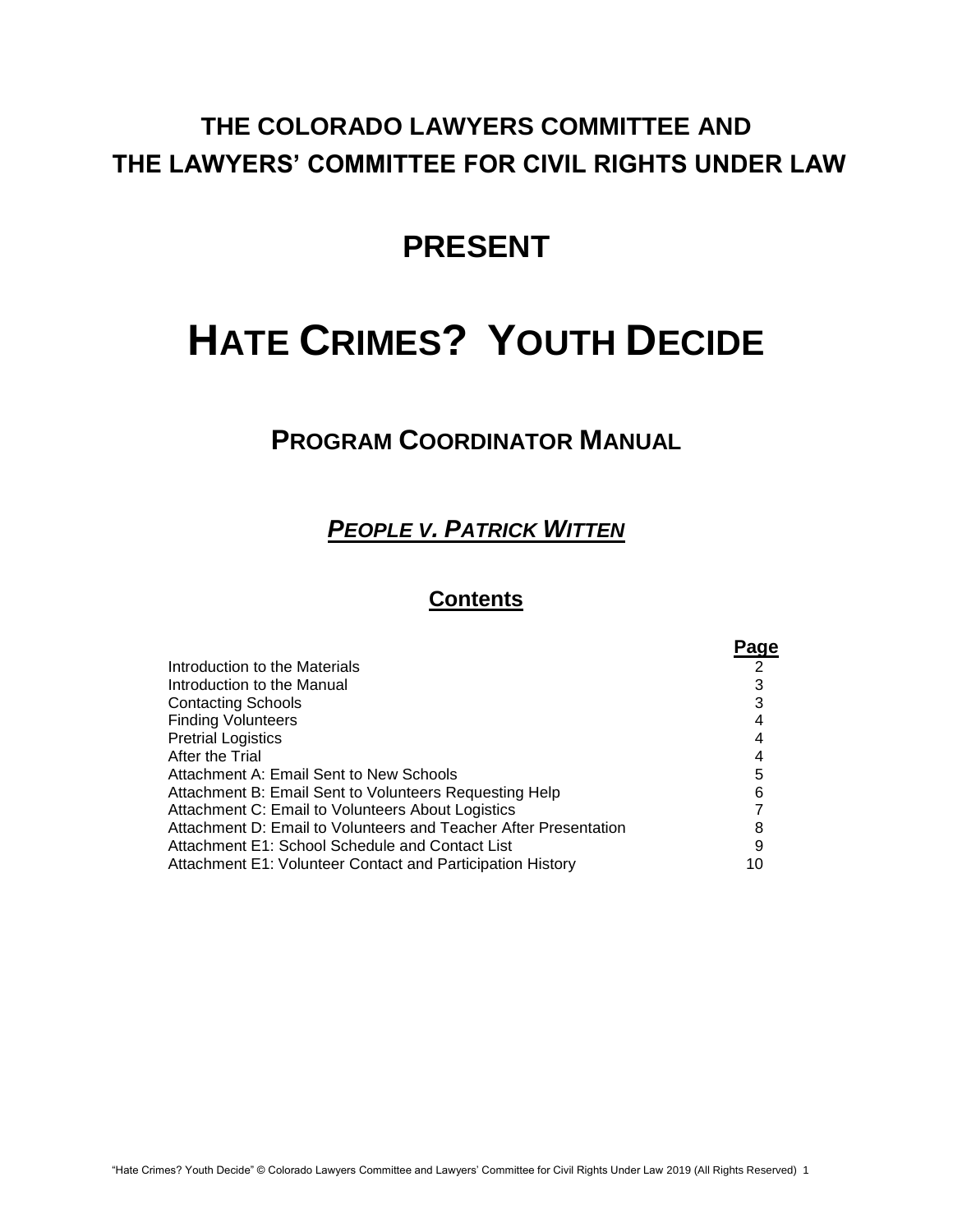# **THE COLORADO LAWYERS COMMITTEE AND THE LAWYERS' COMMITTEE FOR CIVIL RIGHTS UNDER LAW PRESENT HATE CRIMES? YOUTH DECIDE**

#### **Introduction to the Materials**

This document is one part of a package of materials that was prepared under a grant to the Colorado Lawyers Committee from the Stop Hate Project of the Lawyers' Committee for Civil Rights Under Law. Taken together, these materials allow individuals and organizations throughout the country to offer an interactive presentation to local schools and community groups which will promote the discussion of diversity and inclusion, and seek to prevent the spread of community division, racial slurs and hateful actions.

The program is in the form of a fictional trial. At the conclusion of the trial, the students (or community members) break into small "jury" groups to discuss the issues presented and, with the assistance of a facilitator, reach a verdict. The program is based on a similar program that has been offered since 1994 by the Colorado Lawyers Committee throughout Colorado.

The package of materials includes:

- **Hate Crimes Script**: *People v. Patrick Witten*. Patrick Witten, a high school student, is charged with four hate crimes against a Muslim teacher, a perceived LGBT student and others at his school (including by way of a social media threat). The script refers to four exhibits which are available upon request from the Lawyers' Committee for Civil Rights Under Law.
- **Typical Hate Crimes Statute**: The trial is based on a "typical" state hate crimes statute. Information on individual state statutes can be found at the web address below.
- A **Program Coordinator Manual** which explains how to establish a Hate Crimes Education Program, including tips on working with teachers and with lawyer and non-lawyer volunteers (who will play the roles of prosecutor, defense attorney, judge and facilitators).
- A **Volunteer Guide** which describes each part of the presentation and provides guidance about the most effective presentation techniques. This Guide is accompanied by a one-hour **Training Video** which serves as an introduction to the program for volunteers and includes tips and takeaways.
- A **Teacher Guide** which offers details on the program for teachers, including suggestions for effective classroom curriculum before the presentation. This Guide is accompanied by a short **Trailer** designed to introduce the program.
- A **Teachers Survey** which can be sent to teachers after the presentation.

Additional resources are available from the Lawyers' Committee for Civil Rights Under Law, on the Stop Hate Website, [www.8449nohate.org.](http://www.8449nohate.org/)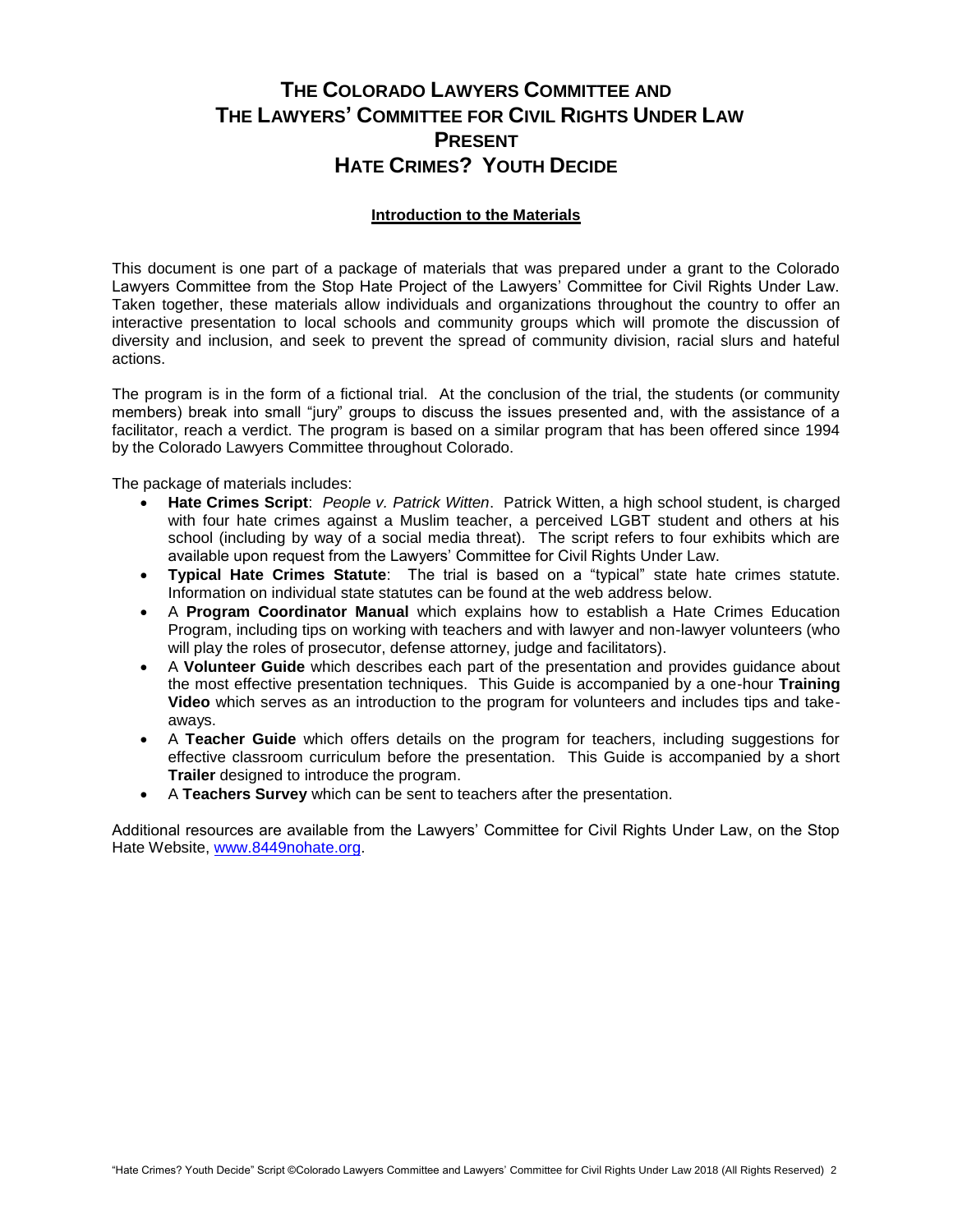## **Program Coordinators Manual**

#### INTRODUCTION

This is a manual for individuals and organizations that want to present the Hate Crimes Education Program. The program was created in Colorado in 1994 and recently expanded nationally to give middleschool and high-school students and community members the opportunity to contemplate the impact of hate crimes and identify the boundaries of permissible conduct in their communities, while also exposing them to the rule of law, which is essential to our democracy. As social media platforms continue to embolden individuals to engage in hate speech, there is an increasing need to provide our youth with the tools and language to respond to it.

The presentation can be offered to many types of groups: middle school students, high school students, college and law students, and community groups. Sixth graders and younger students tend to not have the maturity and critical reasoning skills to participate in the program and also may not have had the requisite Bill of Rights/Frist Amendment foundation upon which the program is based.

The presentation generally takes about two hours. While it is feasible to work with time frames shorter than 120 minutes, we discourage that because the students will not have enough time for jury deliberations or to discuss the verdicts and important anti-bullying, community building and civics lessons.

The program is most effective when offered to groups of 40 or less, in order to assure the maximum participation by the audience. If numbers start to exceed 50 students, you may want to schedule two separate trials.

Setting up the program is rather straightforward and involves:

- Contacting a school or community group to identify groups to which the program can be offered.
- Finding volunteers. There are four of roles that need to be filled: prosecutor, defense attorney, judge and facilitators (who help the student jurors deliberate). The prosecutor and defense attorney roles are generally filled by lawyers or law students. The judge and facilitators can be lawyers or non-lawyers.
- Pretrial logistics (making sure the school knows who is coming and the volunteers know where to go), and
- Post Presentation Details (thanking the school and the volunteers)

Tips on all these tasks are included below along with sample correspondence with the schools and volunteers.

#### CONTACTING SCHOOLS

At the beginning of the new school year, send out an email to the schools you've been to in the past and/or would like to visit. See Attachment A for samples of emails. If you are new to this program, you might want to reach out to social studies teachers in your local schools or find out if any of your employees have children in middle school and see if they can connect you to the social studies teachers.

When you hear back from a new school, call the teacher/principal and tell them a bit more information about the mock trial, including:

- The logistics and timing of the presentation
- Information on the volunteers who participate in the program
- Alert them of some of the **offensive language** they will hear/see
- Request that the kids have and understanding of the First Amendment before we arrive
- What you hope to accomplish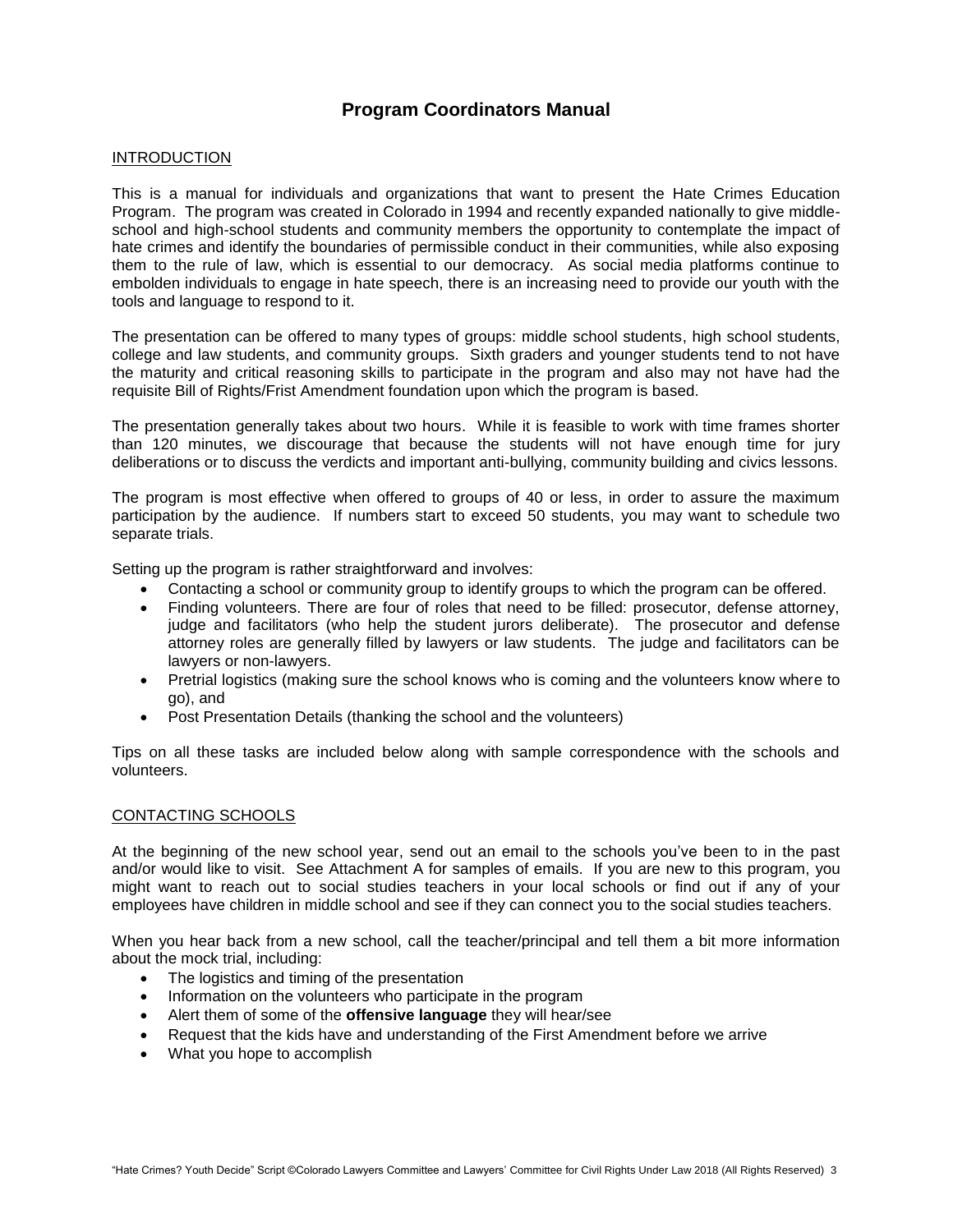NOTE: The presentation includes some offensive language (racial and other slurs). When you talk to the teachers, you should discuss the language and encourage them to take appropriate steps, in accordance with school policies and procedures, in notifying parents and excusing students who are uncomfortable with the presentation. These steps might include creating a safe space where students can go if they need to leave the presentation.

Once the teacher/principal decides to have us come to their school, find out the age and number of students who will be participating and how much time you we will be allotted. It is suggested that you NOT include more than 50 kids in the presentation, although we have done presentations with as many at 65 and as few as 20 students. The volunteers feel there is more one-on-one interaction with fewer than 40 students.

#### FINDING VOUNTEERS

After you have a date on the calendar, it's time to find volunteers. Attachment B is a sample email to volunteers. Sometimes this email needs to go out more than once, if you are having trouble filling all the roles. Filling the attorney roles is often the most difficult since they require more prep time than the judge or facilitator roles. Try to develop a short list of people you can contact at the last minute who can help when you're desperate.

You will usually answer multiple emails/calls from the newer volunteers who are looking for additional information or guidance on which role to take. All new volunteers are asked to play the role of judge or facilitator their first time; after that, they can take any role.

#### PRETRIAL LOGISTICS

When you have all the volunteers you need, send out an email regarding the timing and logistics for the trial. See Attachment C for a sample email. Additionally, deliver the hard copies of the exhibits, verdict forms and jury instructions to one of the volunteers to take with them to the school.

A couple days before the trial, email/call the teacher/principal to confirm the date and provide them with the names of the volunteers who will be arriving at their school.

#### AFTER THE TRIAL

Following the trial, send a thank you email to the volunteers and follow-up with the teacher/principal. See Attachment D for sample emails.

It is important to keep a spreadsheet (a sample is attached as Attachment E) that contains the names and contact information for the schools and volunteers. Additionally, you will use it to track when the volunteers participate, which role they played, and when we presented at a school. It's also a good place to make post-trial comments for future visits.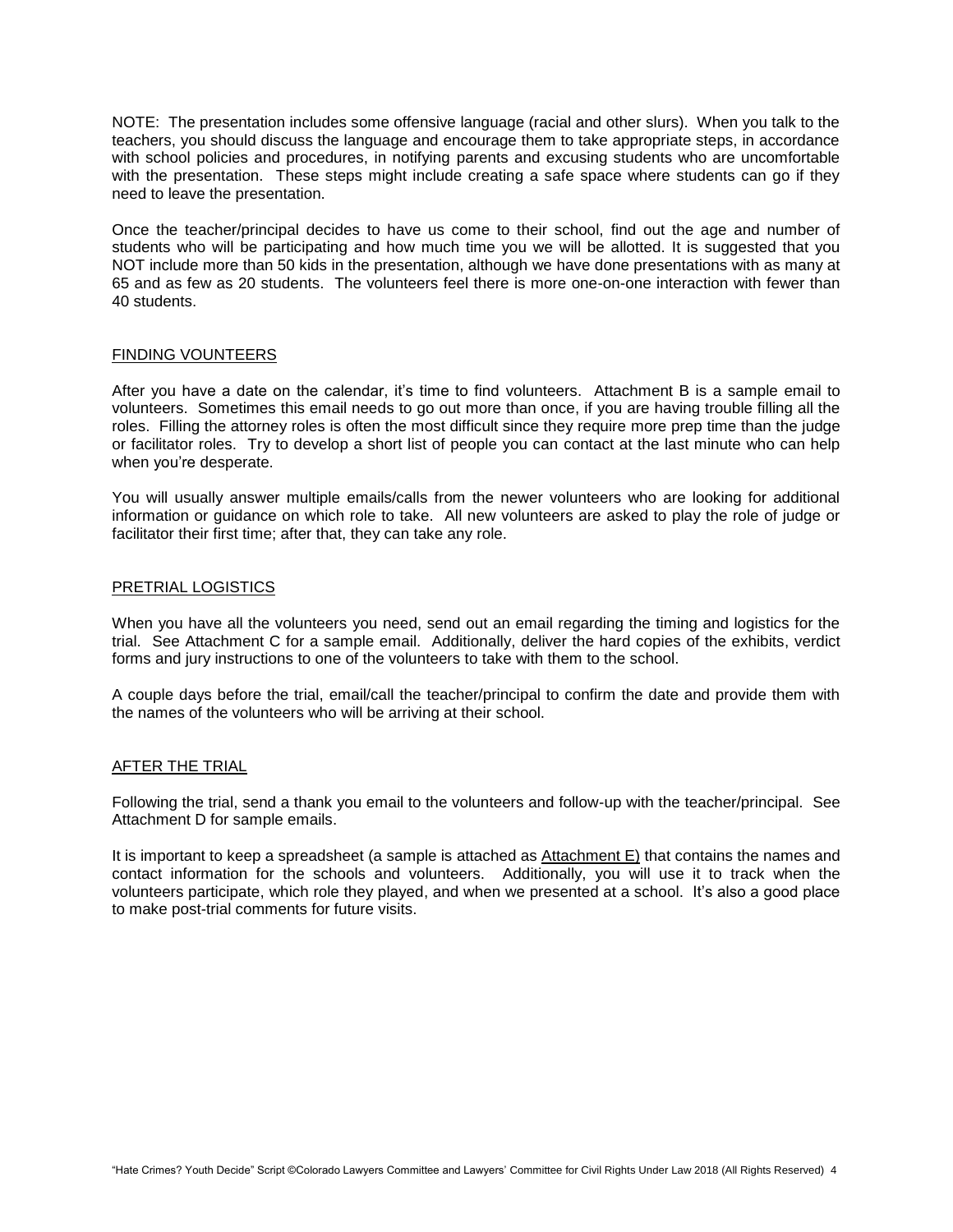### **Attachment A [Email Sent to New Schools]**

Hello,

My name is The Summan Hate Program Coordinator for the Hate Crimes Education Program . I am writing to see if [**SCHOOL NAME]** has any interest in our Hate Crimes Educational Trial program. (**CHOOSE FROM ONE OF THE FOLLOWING, if applicable)**

I have a child attending **[SCHOOL NAME]** next year and I think this program would be a huge asset to the school curriculum. I want to give you the opportunity to schedule an informative, fun, educational trial for your students.

The Task Force has been to other schools in your district and we would like to provide this program to your school as well

In case you are not aware, we teach students using an educational trial format. Volunteers play the roles of prosecutor, defense attorney and judge and present a trial based on a fictional case arising from a violation of a hate crimes statute. The first hour of the program includes voir dire (questions of the jury), a statement of the evidence and law, and closing arguments by a prosecutor and defense attorney. Then the students are broken into jury groups of 6-10 to deliberate on four counts of alleged hate crimes with the help of a volunteer facilitator.

After the jury deliberations, we bring the students back together and compare verdicts. We wrap up the program with verdict discussions and candid conversations about diversity, tolerance and bullying in the 21st century. You can learn more about the program (including reading testimonials from teachers, students and others and seeing the copy of "script") and begin the process of scheduling an educational trial for your classroom by going to our webpage [*insert your website here; if no website, delete this sentence*]

Below are some details:

- **The mock trial is most effective in a 120-150 minute time block. However, we can tailor the length of the presentation to fit your needs, lasting anywhere between 90-150 minutes.**
- The mock trial is best presented to a maximum of 50 students per session (consecutive and/or concurrent sessions can be scheduled).
- The program is **FREE**, staffed completely by volunteer judges, lawyers and other legal staff. (Flexibility in scheduling is appreciated!)
- There is little preparation ahead of time, and the experience gives the opportunity for many connections as you continue teaching your course after the program.

I hope to hear from you, and of course, please let me know if you have any questions. Finally, please feel free to pass along this invitation and opportunity to your colleagues.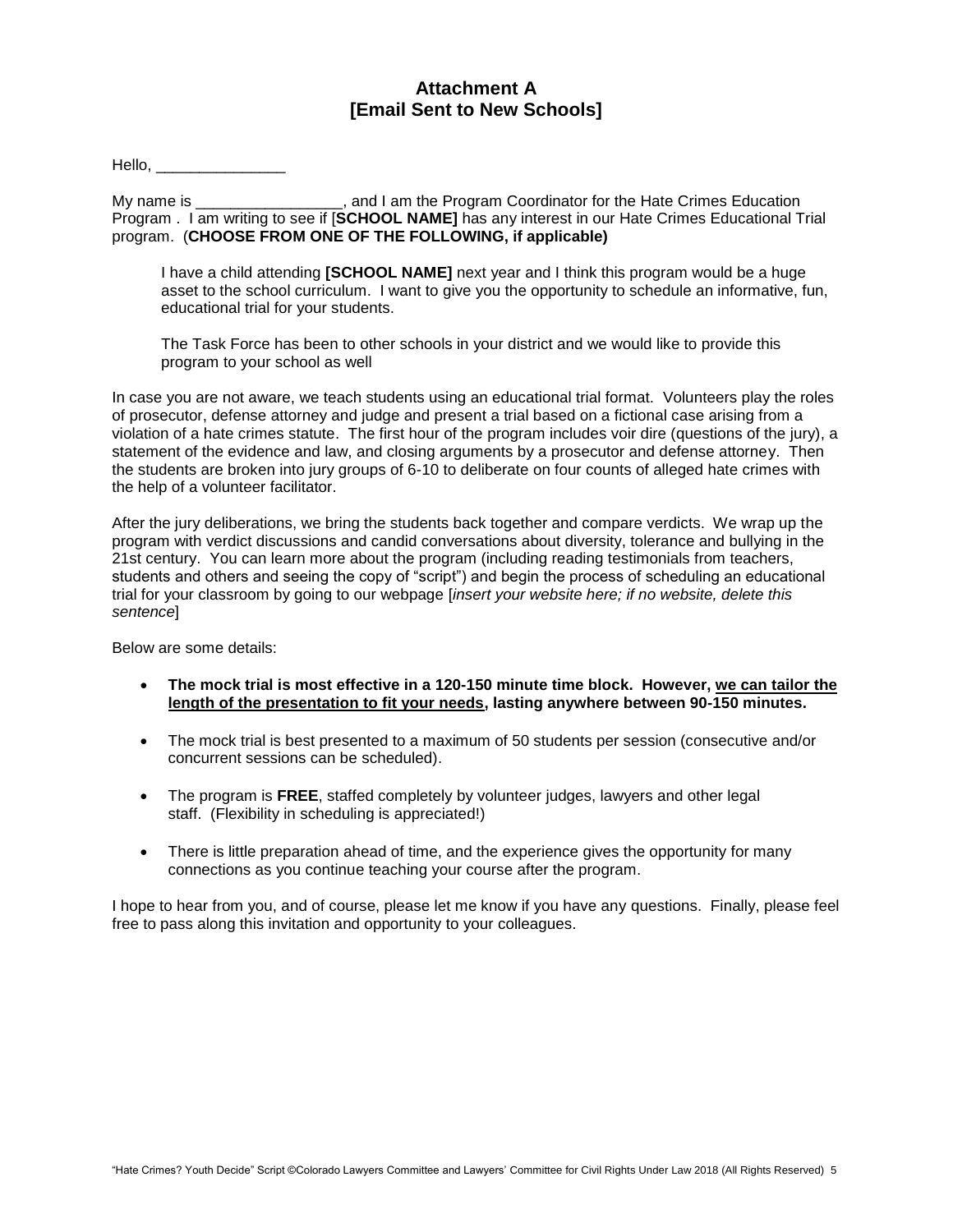## **Attachment B [Email to Volunteers Requesting Help With Mock Trial]**

Hello Hate Crimes Education Program Volunteers!

We have been asked to present to **[NUMBER OF STUDENTS] [GRADE]** students at **[NAME OF SCHOOL]** in **[CITY]** on **[DAY/DATE].** The program will begin at **[TIME]** and will last approximately hours/mins.

Please contact me at your earliest convenience if you are able to volunteer for one of the following positions:

**SCHOOL: ADDRESS: PHONE: WEBSITE:**

| Prosecutor:                                |  |
|--------------------------------------------|--|
| Defense:                                   |  |
| Judge:                                     |  |
| Facilitator:                               |  |
| Facilitator:                               |  |
| Facilitator:                               |  |
| Facilitator:                               |  |
| Observer: (you may get requests from       |  |
| people who would like to observe the trial |  |
| before volunteering                        |  |

If you are new to the program, please feel free to go [*[8449nohate.org](https://8449nohate.org/) or your website*], as a reminder of what to expect and to see the script.

As always, thank you for your participation!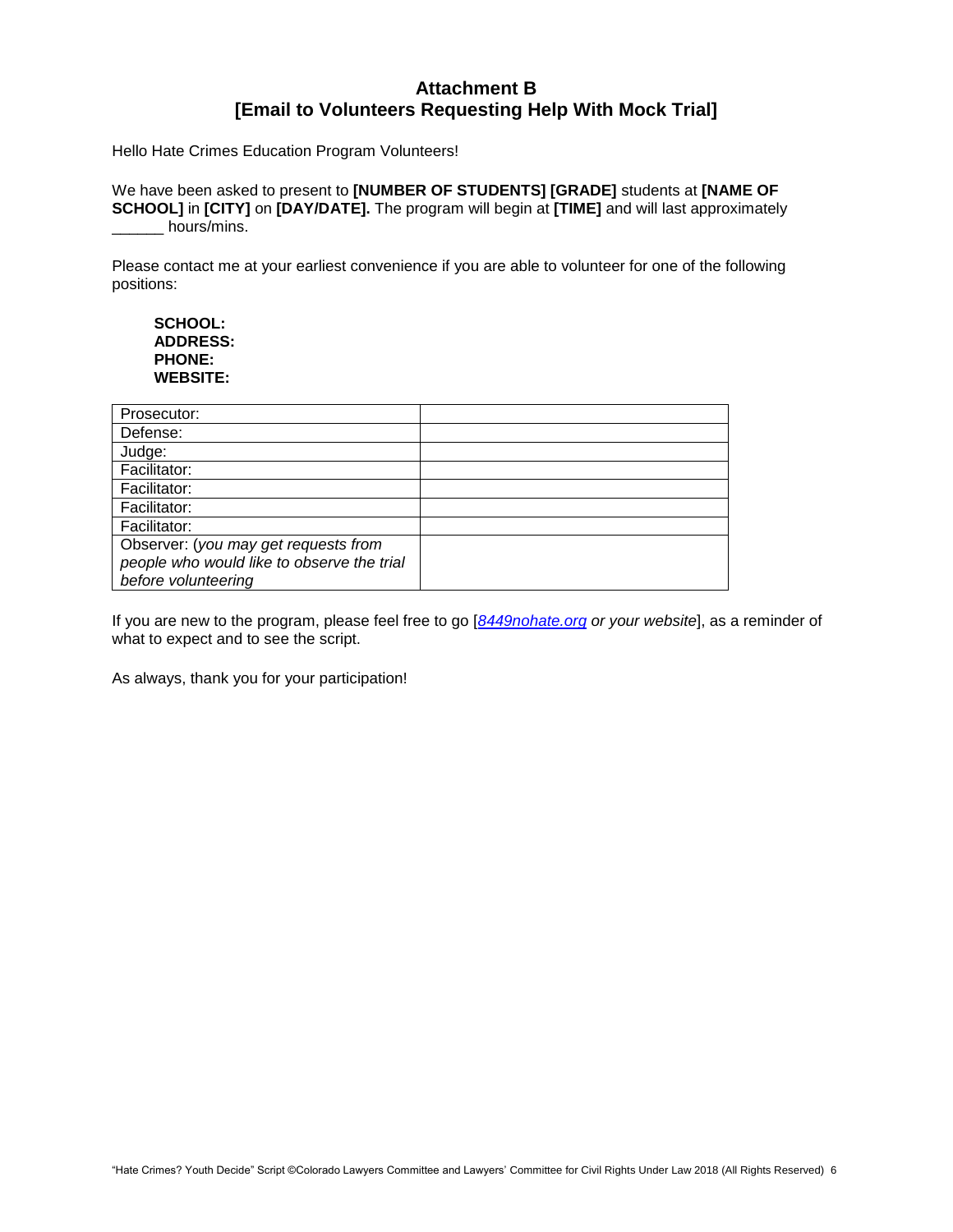## **Attachment C [Email to Volunteers Regarding Logistics]**

RE: HATE CRIMES EDUCATION PROGRAM – [NAME OF SCHOOL] - DATE

#### Good morning everyone!

Thank you for volunteering to participate in the Hate Crimes Education Program at **[SCHOOL]** on **[DAY/DATE/TIME]** Please plan on arriving 15 minutes early to get signed in with the front office.

**[NAME OF SCHOOL**] is located at **[ADDRESS]**. [INCLUDE SPECIAL INSTRUCTIONS., E.G., PARKING INFORMATION, WHICH ENTRANCE TO USE, CHECKING IN WITH OFFICE, ECT.]. Please make sure you bring a form of ID. Our contact person is **[TEACHER/PRINCIPAL] [NAME].** 

#### **SCHOOL: ADDRESS: PHONE: WEBSITE:**

Following are the role assignments. I have attached a copy of the script, exhibits, jury instructions, and verdict form for your review. We will need someone to volunteer to do the introduction and wrap-up.

| <b>ROLE</b> | <b>NAME/FIRM or ORGANIZATION</b> | <b>EMAIL</b> |
|-------------|----------------------------------|--------------|
| Prosecutor  |                                  |              |
| Defense     |                                  |              |
| Judge       |                                  |              |
| Facilitator |                                  |              |
| Facilitator |                                  |              |
| Facilitator |                                  |              |
| Facilitator |                                  |              |

**[VOLUNTEER'S NAME]** will bring the exhibits, jury instructions and verdict forms. Finally, if you are running late or can't make it, please let me or **[VOLIUNTEER'S NAME]** know. My cell number is \_\_\_\_\_\_\_\_\_\_\_ and **[VOLUNTEER'S NAME]** is \_\_\_\_\_\_\_\_\_\_\_\_\_\_\_\_\_\_\_\_\_.]

As always, thank you for your participation! Please don't hesitate to contact me if you have any questions.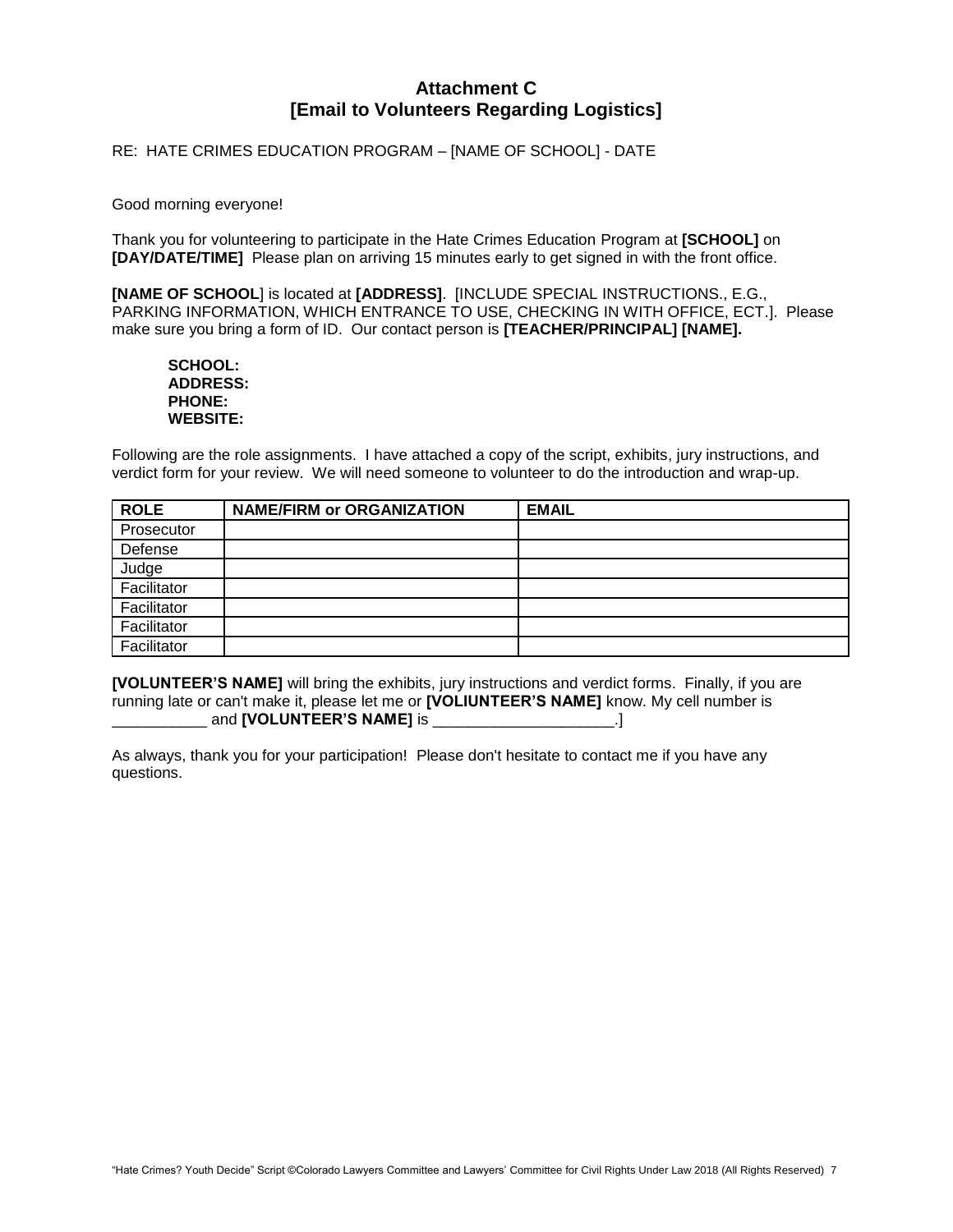## **Attachment D [Email to Volunteers and Teacher After Presentation]**

Dear Volunteers:

Thanks to everyone for taking the time out of your day to participate in the Hate Crimes Education Program yesterday. I exchanged emails with [THE SCHOOL] this morning, and they told me it was a great experience for the students. They were grateful for the opportunity to learn so much.

Finally, I personally appreciate everyone volunteering and making my job easy.

Have a great weekend.

Dear [Teacher]:

Thank you for letting us present our Hate Crimes Education Program at your school. I hope all went well. Please let me know if you have any questions or comments, or if you think there is something that can be done differently or more efficiently.

We hope to see you again next year.

Thanks again!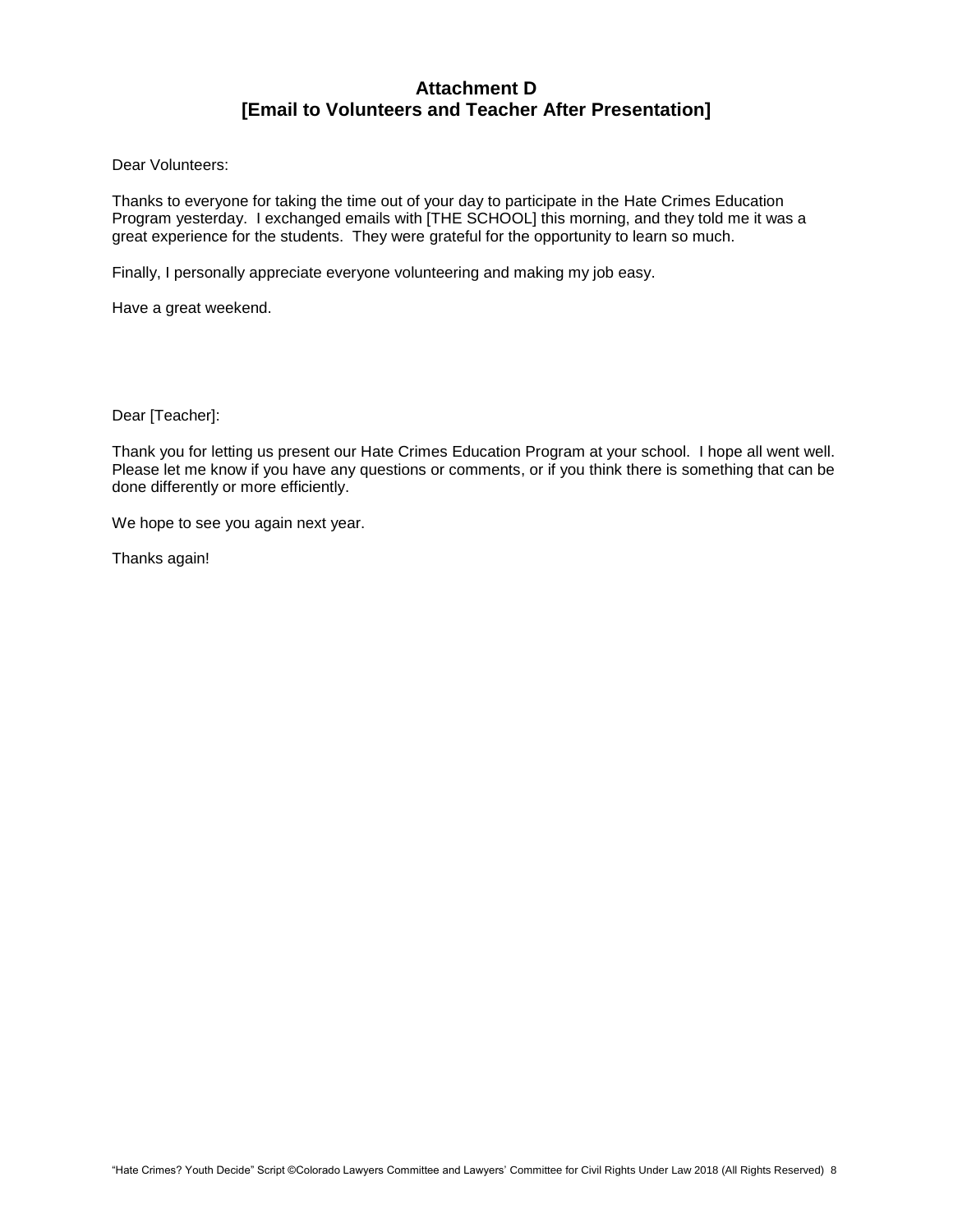## **Attachment E-1 [School Schedule and Contact List]**

| <b>DATE</b> | <b>TIME</b>             | <b>SCHOOL</b> | <b>SCHOOL</b><br><b>CONTACT</b><br>(name $&$<br>email) | <b>SCHOOL</b><br><b>ADDRESS</b> | <b>SCHOOL</b><br><b>PHONE</b> | # OF<br><b>STUDENT</b><br>S | <b>GRADE</b><br><b>LEVEL</b> | <b>COMMENTS</b> | <b>INTRO</b><br><b>AND</b><br><b>CLOSING</b> | <b>PROSECUTOR DEFENSE</b> | ATTY.         |        |                                |                   | JUDGE FACILITATOR FACILITATOR FACILITATOR FACILITATOR |  |
|-------------|-------------------------|---------------|--------------------------------------------------------|---------------------------------|-------------------------------|-----------------------------|------------------------------|-----------------|----------------------------------------------|---------------------------|---------------|--------|--------------------------------|-------------------|-------------------------------------------------------|--|
|             | 3/23/2018 8:00 a.m. -   | East          |                                                        |                                 |                               | 38                          | 8                            |                 |                                              | John Doe Tom Jones        | John Doe John |        | <b>Bob Carter</b>              | Jane Smith        | Pat Willams                                           |  |
|             | 10:30 a.m.              | Middle        |                                                        |                                 |                               |                             |                              |                 |                                              |                           |               | Miller |                                |                   |                                                       |  |
|             |                         | School        |                                                        |                                 |                               |                             |                              |                 |                                              |                           |               |        |                                |                   |                                                       |  |
|             | $3/21/2018$ 1:30 p.m. - | West          |                                                        |                                 |                               | 35                          | 11                           |                 | Sue                                          | John Doe                  | Tom           | Sue    | <b>Pat Williams Bob Carter</b> |                   | Jane Smith                                            |  |
|             | 3:00 p.m.               | High          |                                                        |                                 |                               |                             |                              |                 | Adam                                         |                           | Jones         | Adam   |                                |                   |                                                       |  |
|             |                         | School        |                                                        |                                 |                               |                             |                              |                 |                                              |                           |               |        |                                |                   |                                                       |  |
| 2/3/2017    | 12:10 p.m.              | South         |                                                        |                                 |                               | 40                          | High                         |                 | John                                         | <b>John Miller</b>        | Tom           | John   | <b>Pat Williams</b> Jane Smith |                   | <b>Bob Carter</b>                                     |  |
|             | 2:20 p.m.               | High          |                                                        |                                 |                               |                             | School                       |                 | Miller                                       |                           | Jones         | Doe    |                                |                   |                                                       |  |
|             |                         | School        |                                                        |                                 |                               |                             |                              |                 |                                              |                           |               |        |                                |                   |                                                       |  |
| 1/2/2017    | 9:00 a.m. -             | North         |                                                        |                                 |                               | 25                          |                              |                 |                                              | Sue Adam Sue Adam         | John          | Tom    | Jane Smith                     | <b>Bob Carter</b> | Pat Willams                                           |  |
|             | 11:30 a.m.              | Middle        |                                                        |                                 |                               |                             |                              |                 |                                              |                           | Miller        | Jones  |                                |                   |                                                       |  |
|             |                         | School        |                                                        |                                 |                               |                             |                              |                 |                                              |                           |               |        |                                |                   |                                                       |  |